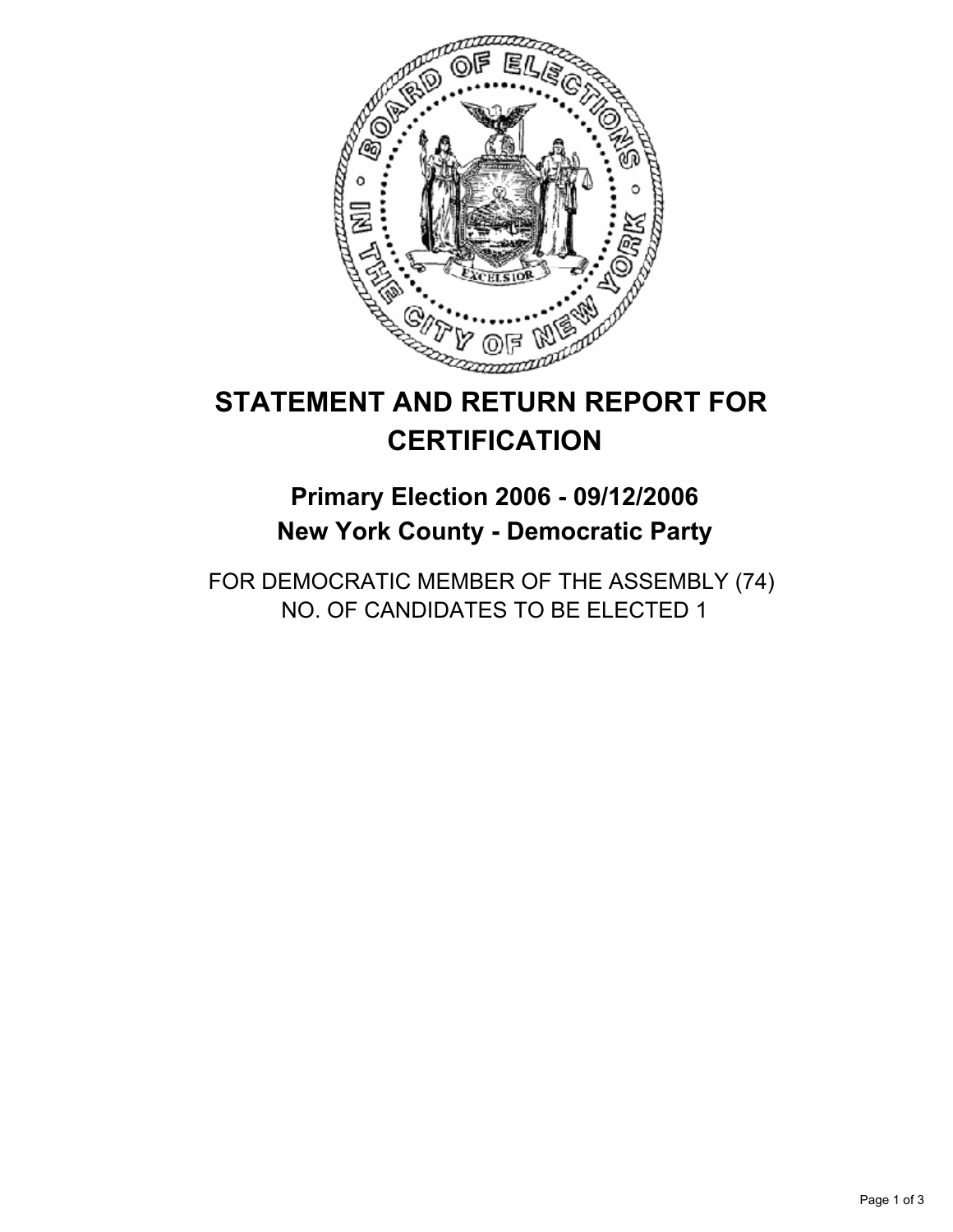

#### **ASSEMBLY DISTRICT 74**

| <b>TOTAL VOTES</b>          | 11,900 |
|-----------------------------|--------|
| JOSEPH LIEBERMAN (WRITE-IN) |        |
| <b>ESTHER YANG</b>          | 1,022  |
| <b>JUAN PAGAN</b>           | 807    |
| <b>BRIAN P KAVANAGH</b>     | 5,213  |
| <b>SYLVIA M FRIEDMAN</b>    | 4,857  |
| AFFIDAVIT                   | 191    |
| ABSENTEE/MILITARY           | 207    |
| <b>EMERGENCY</b>            | 55     |